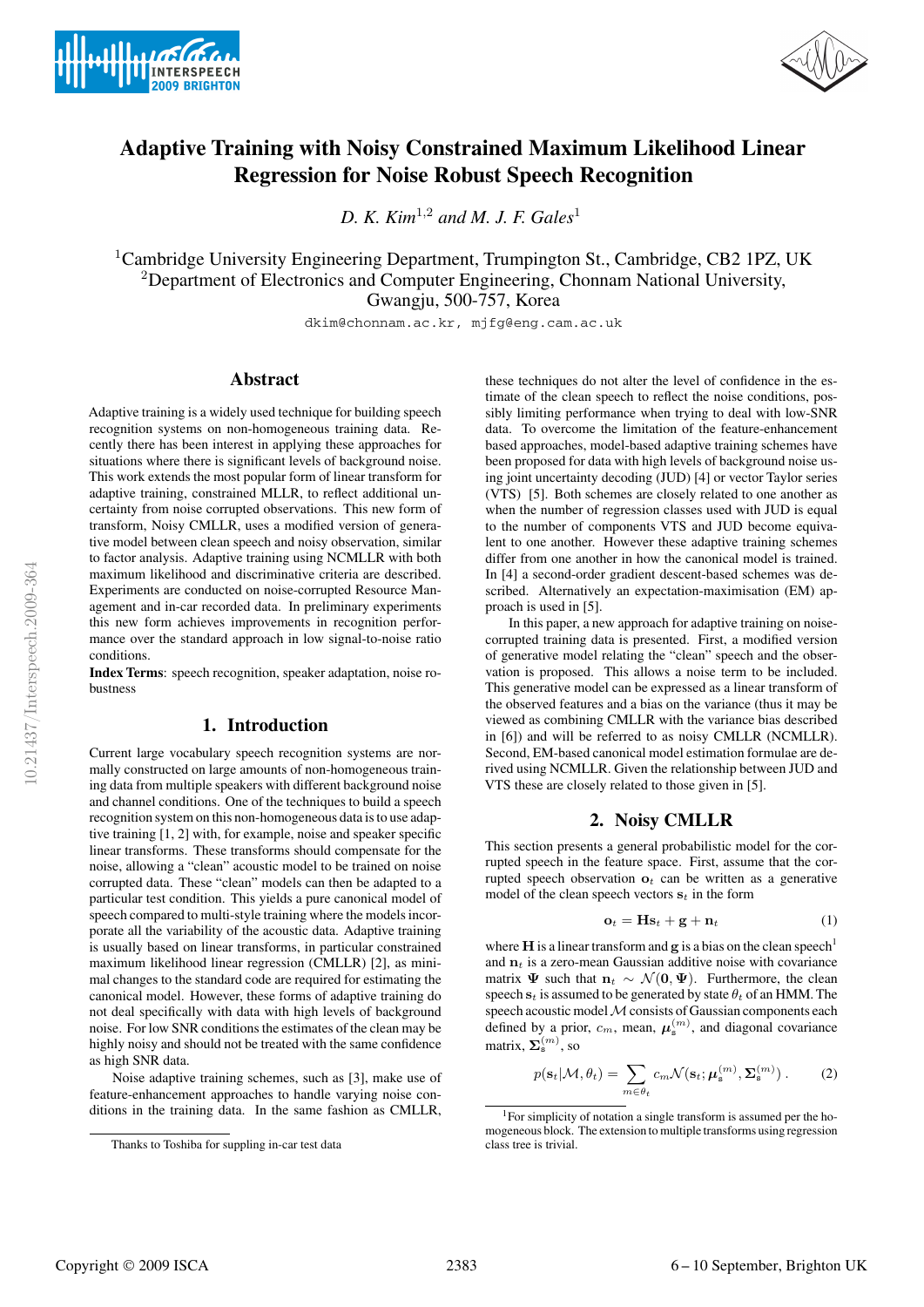The corrupted speech observation  $\mathbf{o}_t$  at time t is assumed to be conditional independent of all other observations given the clean speech and the noise at that time. Then the corrupted speech likelihood for a component  $m$  can be expressed as

$$
p(\mathbf{o}_t|\mathcal{M}, m) = \mathcal{N}\left(\mathbf{o}_t; \mathbf{H}\boldsymbol{\mu}_s^{(m)} + \mathbf{g}, \mathbf{H}\boldsymbol{\Sigma}_s^{(m)}\mathbf{H}^\mathsf{T} + \boldsymbol{\Psi}\right).
$$
\n(3)

This form of likelihood expression is closely related to forms of the shared factor analysis (FA) model, e.g. [7]. These have the same general form as the generative model in (1). However there are a couple of important differences. First, NCMLLR utilises the shared loading matrices and noise variances as transforms rather than as a method for covariance matrix modelling. Second the dimensions of the observation and latent variable space are required to be the same for NCMLLR. Though a restriction, this allows some computational advantages for NCMLLR. Equation 3 can be rewritten as

$$
p(\mathbf{o}_t|\mathcal{M}, m) = |\mathbf{A}|\mathcal{N}\left(\mathbf{A}\mathbf{o}_t + \mathbf{b}; \boldsymbol{\mu}_\mathbf{s}^{(m)}, \boldsymbol{\Sigma}_\mathbf{s}^{(m)} + \boldsymbol{\Sigma}_\mathbf{b}\right) \quad (4)
$$

where  $\mathbf{A} = [\mathbf{H}]^{-1}$ ,  $\mathbf{b} = -[\mathbf{H}]^{-1}\mathbf{g}$  and  $\mathbf{\Sigma}_{\mathbf{b}} = \mathbf{A}\mathbf{\Psi}\mathbf{A}^{\mathsf{T}}$ . Normally FA-style models are computationally expensive when calculating the log-likelihood. Depending on the dimensionality of the latent this can be the cost of a full-covariance matrix calculation. In contrast for NCMLLR the variance bias can be restricted to be diagonal, so that if the speech covariance matrix is diagonal, diagonal log-likelihood calculations can be performed.

NCMLLR is also related to CMLLR [2] where

$$
p(\mathbf{o}_t|\mathcal{M}, m) = |\mathbf{A}|\mathcal{N}\left(\mathbf{A}\mathbf{o}_t + \mathbf{b}; \boldsymbol{\mu}_\mathbf{s}^{(m)}, \boldsymbol{\Sigma}_\mathbf{s}^{(m)}\right) \qquad (5)
$$

CMLLR can also be expressed as a generative model where

$$
\mathbf{o}_t = \mathbf{H}\mathbf{s}_t + \mathbf{g}; \quad \mathbf{s}_t = \mathbf{A}\mathbf{o}_t + \mathbf{b}
$$

Both CMLLR and NCMLLR have an affine transform of the feature, but in NCMLLR (4) there is an additional variance bias,  $\Sigma_{\rm b}$ , for modelling the changes in the variance of the corrupted speech due to noise  $n_t$ , hence the name. NCMLLR has the same form as the JUD transform. However here the parameters of the NCMLLR transform are estimated in a maximum likelihood (ML) fashion rather than being based on a mismatch function describing the impact of noise on the clean speech and noise model estimates. As it is not necessary to specify a mismatch function allowing more complex forms of front-end processing to be used with NCMLLR than JUD.

## **3. Adaptive Training with NCMLLR**

In this section, the ML estimation of the NCMLLR parameters and their use in adaptive training is described. Adaptive training with NCMLLR follows the general adaptive training framework [1, 2]. The canonical acoustic model parameter  $\mathcal M$  and set of NCMLLR parameters  $T$  are estimated such that they maximise the likelihood of the heterogenous training data comprised of *H* homogeneous block,  $\mathcal{O} = {\{O^{(1)}, \ldots, O^{(H)}\}}.$ 

In a similar fashion to the EM approach described in [8], the clean speech vectors are considered to be hidden in the NCMLLR model. Let  $M$  and  $T$  are the current model and set of NCMLLR parameters,  $\{\mathcal{T}^{(1)}, \dots, \mathcal{T}^{(H)}\}$ , and  $\hat{\mathcal{M}}$  and  $\hat{\mathcal{T}}$  the model and set of NCMLLR parameters to be estimated. Following [9], the auxiliary function may be expressed  $as<sup>2</sup>$ 

$$
Q(\mathcal{M}, \mathcal{T}; \hat{\mathcal{M}}, \hat{\mathcal{T}}) = K - \frac{1}{2} \sum_{h=1}^{H} \sum_{t=1}^{\tau^{(h)}} \sum_{m=1}^{M} \gamma_{\mathsf{o},t}^{(mh)} \mathbb{E} \left[ \log |\hat{\mathbf{\Psi}}^{(h)}| \right] + (\mathbf{o}_t - \hat{\mathbf{H}}^{(h)} \mathbf{s}_t - \hat{\mathbf{g}}^{(h)})^{\mathsf{T}} \hat{\mathbf{\Psi}}^{(h)\text{-}1} (\mathbf{o}_t - \hat{\mathbf{H}}^{(h)} \mathbf{s}_t - \hat{\mathbf{g}}^{(h)}) + \log |\hat{\mathbf{\Sigma}}_{\mathsf{s}}^{(m)}| + (\mathbf{s}_t - \hat{\boldsymbol{\mu}}_{\mathsf{s}}^{(m)})^{\mathsf{T}} \hat{\mathbf{\Sigma}}_{\mathsf{s}}^{(m)\text{-}1} (\mathbf{s}_t - \hat{\boldsymbol{\mu}}_{\mathsf{s}}^{(m)}) |\mathbf{o}_t, m \right] (6)
$$

where  $\gamma_{o,t}^{(mh)}$  is the posterior probability of component m given the observation sequence  $O^{(h)}$ , NCMLLR parameter set  $\mathcal{T}^{(h)}$ , and model set  $M$  for homogenous block  $h$ . This auxiliary function will be iteratively optimised by first updating the NCMLLR transform parameters then the canonical model parameters.

#### **3.1. NCMLLR Transform Estimation**

First the NCMLLR transform parameters for each homogeneous block  $h$  are estimated. These can either be estimated using  $\{ \mathbf{A}^{(h)}, \mathbf{b}^{(h)}, \mathbf{\Sigma}_{\mathsf{b}}^{(h)} \}$ , or the related  $\{ \mathbf{H}^{(h)}, \mathbf{g}^{(h)}, \mathbf{\Psi}^{(h)} \}$ . The transform parameters are found by maximising the auxiliary function in (6) with respect to the transform parameters. Rather than optimising  $\mathbf{H}^{(h)}$  and  $\mathbf{g}^{(h)}$  separately, they are combined into an extended transformation matrix  $\hat{\mathbf{V}}^{(h)} = [\hat{\mathbf{g}}^{(h)} \ \hat{\mathbf{H}}^{(h)}]$ applied to an extended clean vector  $\boldsymbol{\zeta}_t^{\mathsf{T}} = [1 \ \mathbf{s}_t^{\mathsf{T}}].$ 

Initially considering the variance bias. Differentiating (6) with respect to  $\hat{\Psi}^{(h)}$  and equating to zero yields

$$
\hat{\Psi}^{(h)} = \frac{\sum_{m,t} \gamma_{\mathsf{o},t}^{(mh)} \mathbb{E}\left[ (\mathbf{o}_t - \hat{\mathbf{V}}^{(h)} \boldsymbol{\zeta}_t)(\mathbf{o}_t - \hat{\mathbf{V}}^{(h)} \boldsymbol{\zeta}_t)^{\mathsf{T}} | \mathbf{o}_t, m \right]}{\sum_{m,t} \gamma_{\mathsf{o},t}^{(mh)}}
$$
(7)

If used directly this could yield a full variance bias  $\hat{\Sigma}_{b}^{(h)}$ , resulting in a full covariance-matrix likelihood calculation cost. Instead using the equality  $\hat{\Sigma}_{b}^{(h)} = \hat{A}^{(h)} \hat{\Psi}^{(h)} \hat{A}^{(h)\mathsf{T}}$ , an ML diagonal estimate of the variance bias can be found using<sup>3</sup>

$$
\hat{\mathbf{\Sigma}}_{\mathbf{b}}^{(h)} = \text{diag}\left(\frac{\sum_{m,t} \gamma_{\mathbf{o},t}^{(mh)} \mathbb{E}\left[(\hat{\mathbf{s}}_t^{(h)} - \mathbf{s}_t)(\hat{\mathbf{s}}_t^{(h)} - \mathbf{s}_t)^{\mathsf{T}} | \mathbf{o}_t, m\right]}{\sum_{m,t} \gamma_{\mathbf{o},t}^{(m)}}\right)
$$
(8)

where  $\hat{\mathbf{s}}_t^{(h)} = \hat{\mathbf{A}}^{(h)} \mathbf{o}_t + \hat{\mathbf{b}}^{(h)}$ . Thus  $\hat{\mathbf{\Sigma}}_b^{(h)}$  is estimated given  $\hat{\mathbf{A}}^{(h)}$  and  $\hat{\mathbf{b}}^{(h)}$ . Differentiating (6) with respect to  $\hat{\mathbf{V}}^{(h)}$ , and equating to zero, gives

$$
\hat{\mathbf{V}}^{(h)} = \left(\sum_{m,t} \gamma_{\mathbf{o},t}^{(mh)} \mathbf{o}_t \ \mathbb{E}\Big[\zeta_t^{\mathsf{T}}|\mathbf{o}_t,m\Big]\right) \left(\sum_{m,t} \gamma_{\mathbf{o},t}^{(mh)} \mathbb{E}\Big[\zeta_t \zeta_t^{\mathsf{T}}|\mathbf{o}_t,m\Big]\right)^{-1}
$$
\n(9)

Both (8) and (9) can be expressed in terms of the conditional expectations of the extended clean speech vector

$$
\mathbb{E}\left[\zeta_t|\mathbf{o}_t,m\right] = \begin{bmatrix} 1 & \mathbb{E}[\mathbf{s}_t^{\mathsf{T}}|\mathbf{o}_t,m] \end{bmatrix}^{\mathsf{T}} = \begin{bmatrix} 1 & \tilde{\mathbf{s}}_t^{(mh)\mathsf{T}} \end{bmatrix}^{\mathsf{T}} \tag{10}
$$

$$
\mathbb{E}\left[\zeta_t\zeta_t^{\mathsf{T}}|\mathbf{o}_t,m\right] = \left[\begin{array}{cc} 1 & \tilde{\mathbf{s}}_t^{(mh)\mathsf{T}} \\ \tilde{\mathbf{s}}_t^{(mh)} & \tilde{\boldsymbol{\Sigma}}_s^{(mh)} + \tilde{\mathbf{s}}_t^{(mh)}\tilde{\mathbf{s}}_t^{(mh)\mathsf{T}} \end{array}\right] (11)
$$

where

$$
\tilde{\mathbf{s}}_t^{(mh)} = \tilde{\mathbf{A}}^{(mh)} \mathbf{o}_t + \tilde{\mathbf{b}}^{(mh)}; \tilde{\boldsymbol{\Sigma}}_s^{(mh)} = (\boldsymbol{\Sigma}_s^{(m)\text{-}1} + \boldsymbol{\Sigma}_b^{(h)\text{-}1})^{\text{-}1} \tag{12}
$$

<sup>2</sup>The dependence on the model,  $M$ , and transform parameters,  $T$ , are dropped for notational simplicity.

<sup>3</sup>It is not necessary to use diagonal versions of the variance bias, but this makes the likelihood calculations efficient, see [9] for details. This option is not normally possible with FA-based approaches.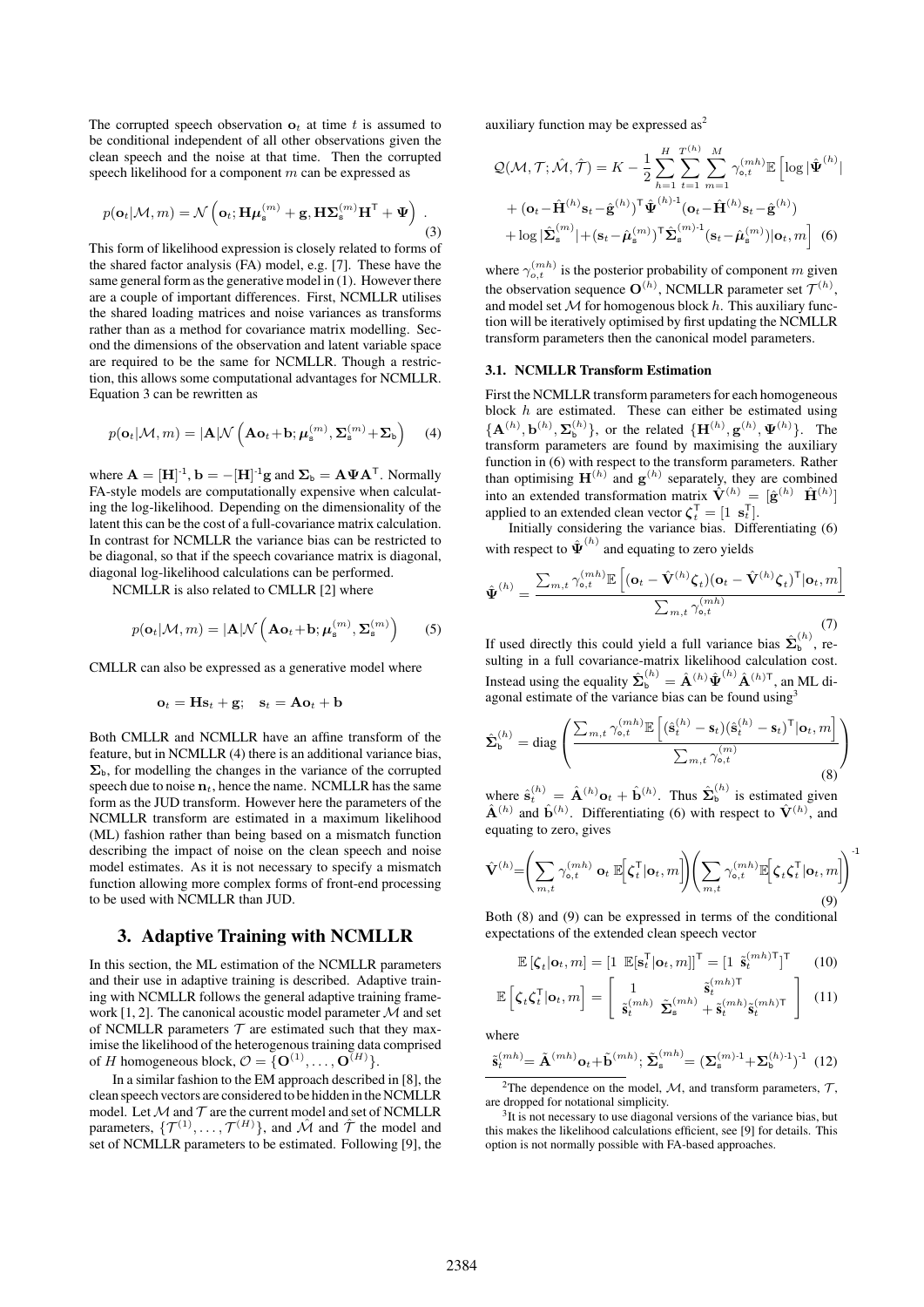and

$$
\tilde{\mathbf{A}}^{(mh)} = \left(\Sigma_{\mathbf{s}}^{(m) \cdot 1} + \Sigma_{\mathbf{b}}^{(h) \cdot 1}\right)^{-1} \Sigma_{\mathbf{b}}^{(h)} \mathbf{A}^{(h)} \tag{13}
$$
\n
$$
\tilde{\mathbf{b}}^{(mh)} = \left(\Sigma_{\mathbf{s}}^{(m) \cdot 1} + \Sigma_{\mathbf{b}}^{(h) \cdot 1}\right)^{-1} \left(\Sigma_{\mathbf{s}}^{(m) \cdot 1} \mu_{\mathbf{s}}^{(m)} + \Sigma_{\mathbf{b}}^{(h) \cdot 1} \mathbf{b}^{(h)}\right)
$$

Thus  $\hat{\mathbf{V}}^{(h)}$  can be found given  $\hat{\mathbf{\Sigma}}_{\mathbf{b}}^{(h)}$ . Hence  $\hat{\mathbf{A}}^{(h)}$  and  $\hat{\mathbf{b}}^{(h)}$  can be obtained using for example  $\mathbf{A}^{(h)} = [\mathbf{H}^{(h)}]^{-1}$ . NCMLLR transform estimation is itself an iterative process, interleaving estimates of  $\hat{\Sigma}_{\mathsf{b}}^{(h)}$ , and  $\hat{\mathbf{A}}^{(h)}$  and  $\hat{\mathbf{b}}^{(h)}$ .

#### **3.2. Canonical Model Parameter Estimation**

After a new set of NCMLLR transform parameters have been estimated, the canonical model parameters must be retrained. The auxiliary function in (6) can again be used. Differentiating (6) with respect to  $\hat{\boldsymbol{\mu}}_{{\rm s}}^{(m)}$  and  $\hat{\boldsymbol{\Sigma}}_{{\rm s}}^{(m)},$  leads to the update formulae as follows:

$$
\hat{\boldsymbol{\mu}}_{\mathbf{s}}^{(m)} = \frac{\sum_{h,t} \gamma_{\mathbf{o},t}^{(mh)} \mathbb{E}\left[\mathbf{s}_t | \mathbf{o}_t, m\right]}{\sum_{h,t} \gamma_{\mathbf{o},t}^{(mh)}} \tag{14}
$$
\n
$$
\hat{\boldsymbol{\Sigma}}_{\mathbf{s}}^{(m)} = \text{diag}\left(\frac{\sum_{h,t} \gamma_{\mathbf{o},t}^{(mh)} \mathbb{E}\left[\mathbf{s}_t \mathbf{s}_t^{\mathsf{T}} | \mathbf{o}_t, m\right]}{\sum_{h,t} \gamma_{\mathbf{o},t}^{(m)}} - \hat{\boldsymbol{\mu}}_{\mathbf{s}}^{(m)} \hat{\boldsymbol{\mu}}_{\mathbf{s}}^{(m)}\right)
$$

The conditional expectations in the above equations are given in (10) and (11), so for example  $\mathbb{E}\left[\mathbf{s}_t \mathbf{s}_t^{\mathsf{T}} | \mathbf{o}_t, m\right] = \tilde{\boldsymbol{\Sigma}}_{\mathbf{s}}^{(mh)} + \cdots$  $\tilde{\mathbf{s}}_t^{(mh)}\tilde{\mathbf{s}}_t^{(mh)\mathsf{T}}.$ 

The above expressions have described maximum-likelihood estimation of the canonical model parameters. It is also possible to perform discriminative, here minimum phone error (MPE) [10], training of the model parameters. For MPE training the following criterion is minimised

$$
\mathcal{F}_{\text{mpe}}(\mathcal{M}) = \sum_{h=1}^{H} \sum_{\mathcal{H}} P(\mathcal{H}|\mathbf{O}^{(h)}, \mathcal{T}^{(h)}, \mathcal{M}) \mathcal{L}(\mathcal{H}, \mathcal{H}_{\text{ref}}^{(h)}) \quad (15)
$$

where  $\mathcal{L}(\mathcal{H}, \mathcal{H}_{ref}^{(h)})$  is the "loss" measured at the phone-level between the hypothesis and reference  $\mathcal{H}_{\text{ref}}^{(h)}$ . Using a weak-sense auxiliary function [10] the MPE estimate of the mean is given by

$$
\hat{\pmb{\mu}}^{(m)}_{\mathbf{s}} = \frac{\sum_{h,t}(\gamma_{\mathtt{no},t}^{(mh)} - \gamma_{\mathtt{do},t}^{(mh)})\mathbb{E}\left[\mathbf{s}_t|\mathbf{o}_t,m\right] + D_m\pmb{\mu}_{\mathbf{s}}^{(m)} + \tau_{\mathtt{p}}\pmb{\mu}_{\mathtt{p}}^{(m)}}{\sum_{h,t}(\gamma_{\mathtt{no},t}^{(mh)} - \gamma_{\mathtt{do},t}^{(mh)}) + D_m + \tau_{\mathtt{p}}}
$$

where  $\gamma_{\text{no},t}^{(mh)}$  and  $\gamma_{\text{do},t}^{(mh)}$  are the numerator and denominator "posteriors",  $D_m$  is the component-specific smoothing constant, and  $\mu_{\rm p}^{(m)}$  and  $\tau_p$  are the I-smoothing prior and constant respectively. For this work the MMI-estimate is used as the Ismoothing prior. In common with other discriminative adaptive training schemes, e.g. [11], only the canonical models were trained using MPE given ML transform estimates. For further details see [9].

#### **3.3. Implementation Issues**

There are a number of issues that must be considered when using NCMLLR, either as a transform in themselves or in adaptive training. When using full linear transforms,  $A^{(h)}$ , it is necessary to store full outer-product observation statistics for each component. Equation 9 requires the term  $\mathbf{o}_t \mathbb{E}[\zeta_t^\mathsf{T} | \mathbf{o}_t, m]$  which from (12) needs functions of  $\mathbf{o}_t \mathbf{o}_t^{\mathsf{T}}$  for each component. Terms

like this are not required for CMLLR estimation as observation outer-products can be accumulated at the base-class level. As all components tend not to be observed when estimating a particular transform, this is practical even for large vocabulary systems by only generating accumulation space on demand. This is not an issue when using diagonal transforms. Note unlike CMLLR estimation, the transform update formulae are applicable with both diagonal and full covariance canonical models.

Another problem, also observed with JUD compensation, is that the magnitude of the transform matrix and hence the variance bias, both become very large in low SNR regions. Because the corrupted speech distribution is dominated by the noise in the region of low speech energy, the cross-covariance  $\Sigma$ <sub>so</sub> will be approximately zero. That is, the clean speech and the corrupted speech will be uncorrelated since the clean speech and noise are independent. The cross-covariance term  $\sum_{s=0}^{m}$  for component  $m$  in these low SNR regions is given by

$$
\boldsymbol{\Sigma}^{(m)}_{\text{so}} = \mathbb{E}\left[ (\mathbf{s}_t - \boldsymbol{\mu}^{(m)}_{\text{s}}) (\mathbf{o}_t - \boldsymbol{\mu}^{(m)}_{\text{o}})^{\mathsf{T}} \right] = \boldsymbol{\Sigma}^{(m)}_{\text{s}} \mathbf{H}^{\mathsf{T}} \approx \mathbf{0}
$$

In the NCMLLR scheme, the transform matrix  $H$  will tend to zero in low SNR, hence A goes to infinity along with the variance bias  $\Sigma_{\rm b}$ . To prevent this problem it is sensible to limit the possible values for the compensation parameters. The compensation parameters can then be restricted by enforcing a maximum on the variance bias for dimension  $i$  used in (12) and (13) so that

$$
\sigma_{bi}^{(h)2} \le \rho \cdot \sigma_{si}^{(m)2} \tag{16}
$$

where  $\rho$  is an empirically determined constant. Performance was found to be relatively insensitive to  $\rho$  over a range of values for each of the tasks examined.

#### **4. Experiments and Results**

The use of NCMLLR transforms for use in adaptation and adaptive training was evaluated on two tasks, noise corrupted Resource Management (RM) and in-car data collected by Toshiba. Though a wide-range of possible contrasts are possible, the tasks were configured so that there was sufficient data for linear transforms to be robustly estimated. Thus NCMLLR was compared with CMLLR as a standard scheme for adaptation and adaptive training.

Initial experiments were conducted on the medium vocabulary speech recognition task, the 1000 word Resource Management (RM) database. The 39 dimensional feature vector consists of MFCCs, including the 0th cepstra, and associated 1st- and 2nd-order coefficients. Cross-word, state-clustered triphone acoustic models with 6 components per state were used along with a simple word pair grammar. Operations Room noise from the NOISEX-92 was artificially added to at the waveform level database to give 20dB and 14dB SNR test sets. All results are averaged across the FEB89, OCT89 and FEB91 test sets. The multi-style model was built from data with Operations Room noise added at the speaker level at SNRs of 8, 14, 20, 26 or 32 dB. This was also used as the initial model to begin adaptive training. 16 regression classes were used for diagonal linear transforms, while a single regression class for a global transform<sup>4</sup> . The variance bias  $\Sigma_b$  was restricted to be diagonal. For initial iteration of EM algorithm,  $A = I$ ,  $b = 0$  and large diagonal biases were used as the initial values.

Table 1 shows the performance of both NCMLLR adaptation and use in adaptive training compared to CMLLR with both

<sup>4</sup>Using multiple full-transforms did not yield performance gains.